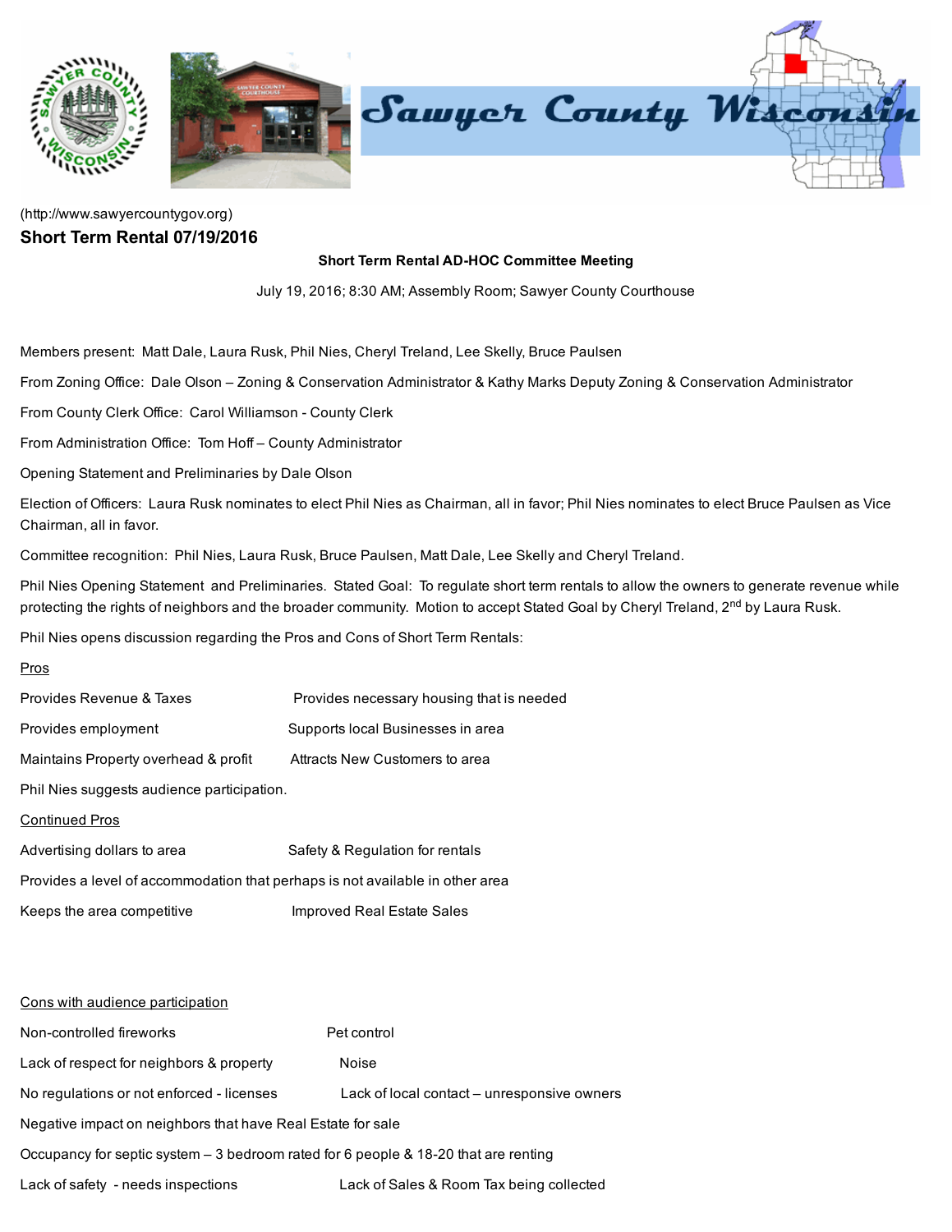Breech of social contact – needs peace & quiet Over development Trespassing Trespassing **Public safety – wells, septic, traffic &** 

parking

Lack of Law Enforcement Conflicts with development

Impact on Conservation, unpermitted use – town regulations & ordinances

All short term rentals should have same rules, regulations, licenses, taxes – needs enforcement.

Sustainable development practices. Conservation, Land use, Zoning RR-1 Residential/Recreational One and using it as C-1 Commercial One, No Transient policy, Local ordinances are not enforced by property owner.

Suggested having a Conditional Use Permit taken out with conditions of Three (3) complaints and you are done, periodic inspections needed.

Dale Olson to take suggestions – supplied email on whiteboard.

Committee to go over Barron County Short Term Rental Ordinance as a guide line.

Short Term Rental definition: The use of a single or two family dwelling for the purpose of providing or furnishing overnight lodging accommodations to the public for a period of less than 30 Days to any person(s) who occupies the property on a rental basis. No more than 4 consecutive days per calendar year.

The following conditions shall be required by the Zoning Committee with approval of a Short Term Rental:

A) Approval: The approval by the Zoning Committee shall be for a period of 1 year of operation. The one year period of operation shall commence from the dater a Sawyer County Conditional Use Permit is issued; however, a Conditional Use Permit shall not be issued prior to the property owner obtaining a tourist rooming house license from the State of Wisconsin.

B) Renewal: The Conditional Use Permit shall remain in effect provided that annual fee is paid and reviews by the Zoning Administrator discloses that a lodging license has been obtained and is current and the conditions attached to the decision of the Zoning Committee and all requirements of this chapter are adhered to. Reapplication to the Zoning Committee for renewal shall be required with a change in ownership, alternations to the operational rules, non-compliance with the standards of this chapter or documented violations.

C) Operational Rules: All contact information and Operational rules shall be provided that establish guidelines that the tenants must comply with regarding, but not limited to, off street parking, garbage collection, occupancy limits, fireworks and excessive noise. Owner must provide a copy of the operational and contact information, short term rental license #, and rules, contact information to adjoining property owners within 300'.

D) Occupancy Limits: The maximum number of tenants allowed to reside in the Short Term Rental for overnight accommodations shall not exceed two (2) persons per bedroom, plus two (2) persons. Only the primary dwelling may be used for overnight lodging.

E) Local Contact: A local contact person shall be identified that will be responsible for managing the property and have the property owner's contact information.

F) Contact Information: Contact information shall be posted on an exterior wall near the main entrance of the residence with a minimum display area of 5'x7'. The following must be provided:

- 1) Address of the property
- 2) Emergency contact information; 911(police, fire & ambulance)
- 3) Owner's and local contact person's telephone number
- 4) Maximum number of occupants allowed
- 5) Permit and license #

G) Signage: One business sign may be placed on the property with a maximum display area of 3 sq. ft.

H) Recreational Vehicles and Camping Equipment: The parking of a recreational vehicle or other camping equipment during the stay is permitted without the use of it.

I) Fines/Revocation: Upon the occurrence of two (2) documented violations of the operation rules within a calendar year, the owner shall be subject to a fine and/or revocation of the Conditional Use Permit approval.

J) Fees: The fee for a Conditional Use Permit is \$250.00 with an annual renewal fee of \$200.00.